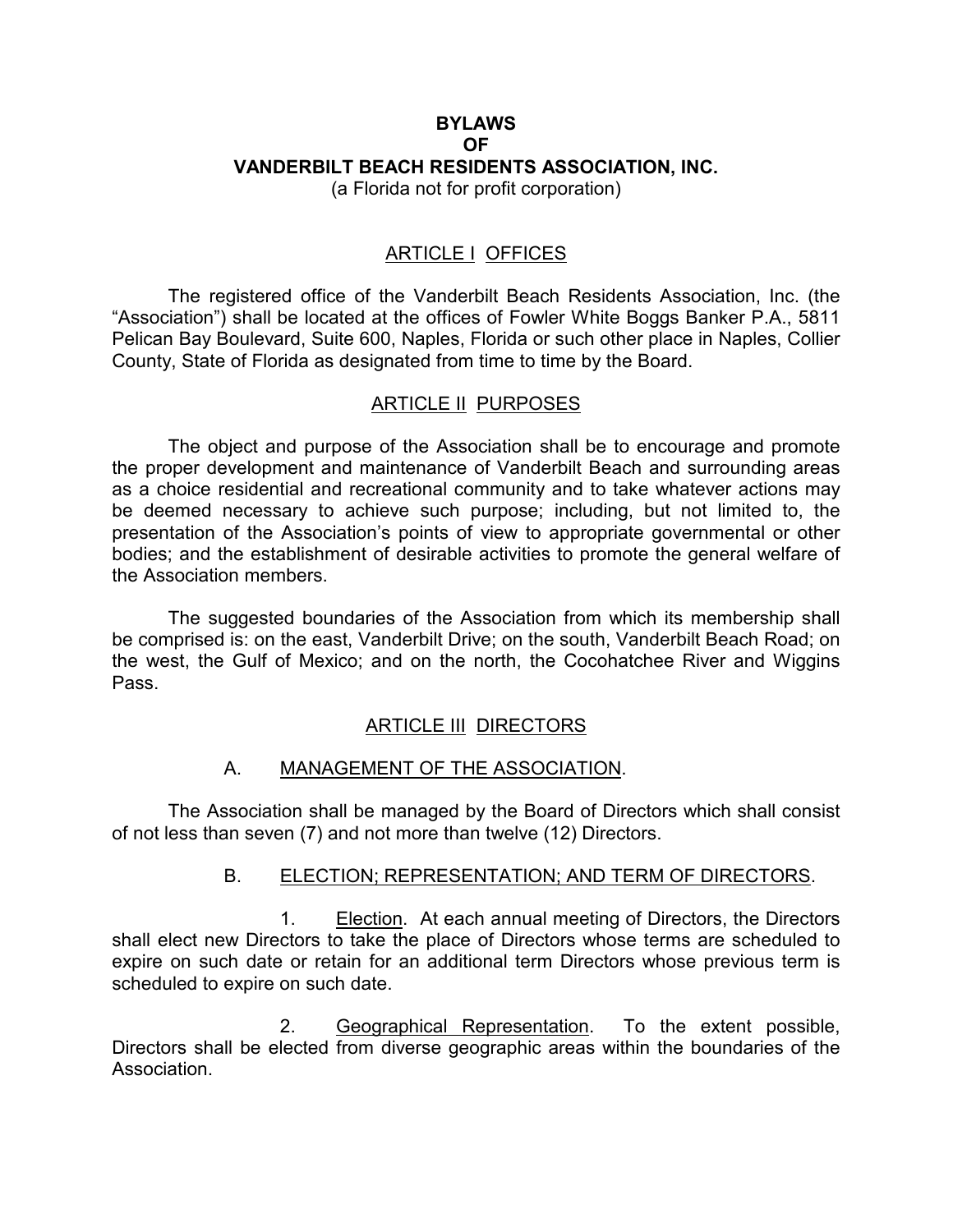3. Term of Office. In general, all such elected Directors shall serve for a term of three (3) years. Each Director shall hold office until the expiration of the term for which he or she was elected and until his or her successor has been elected and shall have qualified, or until his or her prior resignation or removal. The terms for the Directors elected during the 2006 fiscal year shall be equally divided between terms of one (1) year, two (2) years, and three (3) years, and the ballots shall reflect the term specified for each Director.

4. Term Limits. Each Director shall serve no more than six (6) consecutive years unless the 2006 term was less than three (3) years in which case a director may serve for two (2) consecutive three-year terms.

# C. VACANCIES.

A Director elected to fill a vacancy on the Board shall be elected to hold office for the unexpired term of his or her predecessor.

# D. REMOVAL OF DIRECTORS.

Any Director may be removed, with or without cause, by vote of two-thirds of the Directors then in office. Any Director missing three (3) consecutive meetings of the Board of Directors shall be deemed removed as a Director by the requisite vote of the Directors then in office unless two-thirds of the Directors vote to retain such Director based on reasonable cause as determined in the sole and absolute discretion of the Board. In addition, one or more Directors may be removed by a vote of the members pursuant to Section B of Article IV.

# E. RESIGNATION.

A Director may resign at any time by giving written notice to the Board, the President or the Secretary. Unless otherwise specified in the notice, the resignation shall take effect upon receipt thereof by the Board or such officer, and the acceptance of the resignation shall not be necessary to make it effective.

# F. QUORUM OF DIRECTORS.

Unless otherwise provided in the Articles of Incorporation, a majority of all of the Directors then in office shall constitute a quorum for the transaction of business or of any specified item of business.

# G. ACTION OF THE BOARD.

Unless otherwise required by law or these Bylaws, the vote of a majority of the Directors present at the time of the vote, if a quorum is present at such time, shall be the act of the Board. Each Director present shall have one vote.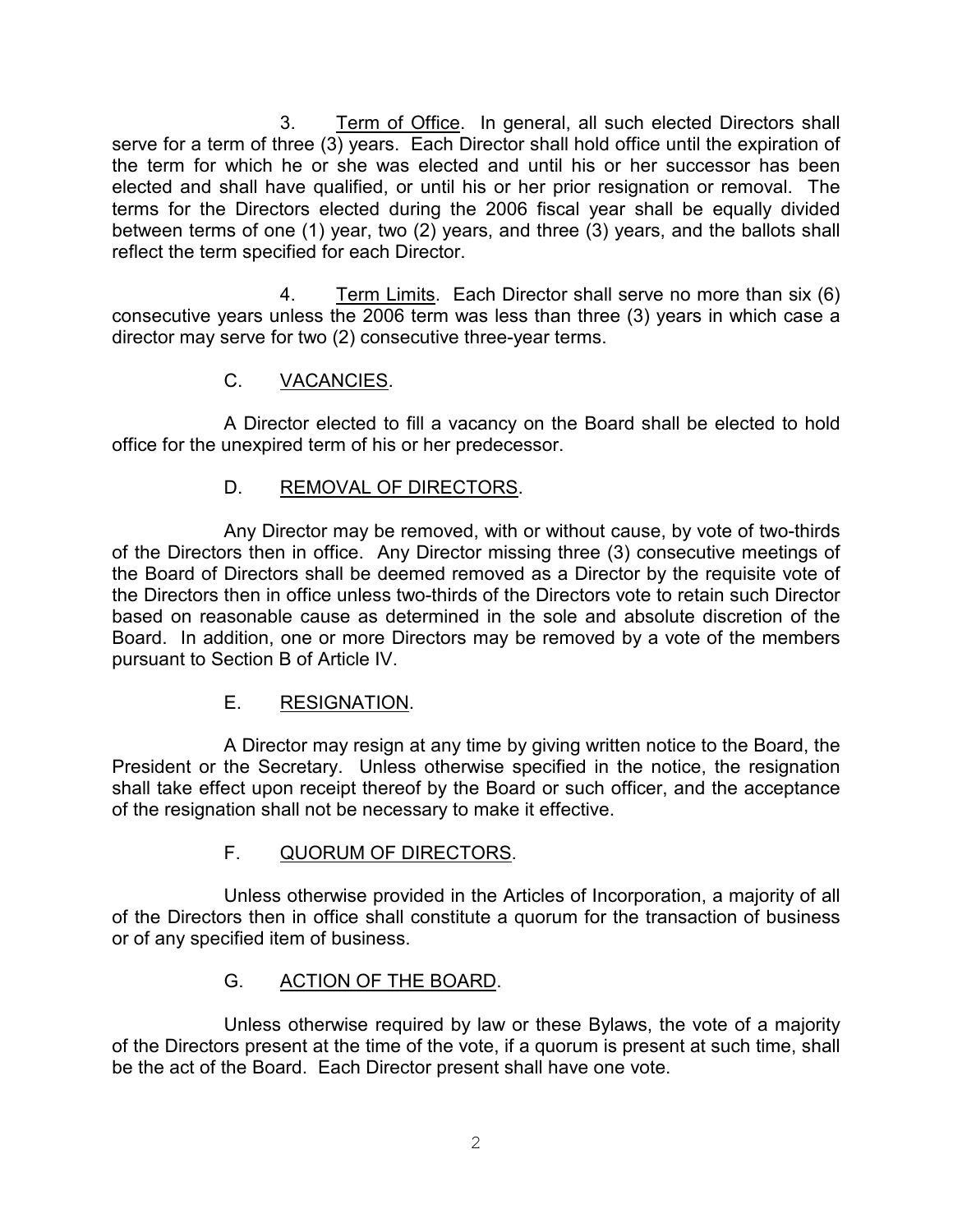## H. PLACE AND TIME OF BOARD MEETINGS.

All meetings of the Board shall be held in person; provided, however, that one or more members may participate by conference call (or similar electronic media) as long as all members can hear one another.

It is understood that the Board of Directors informally consult one another on routine matters not requiring formal board approval. Routine matters taken while members of the Board of Directors are traveling or not resident in Naples shall be approved by an e-mail initiated by one of the Directors approved by a majority of the **Directors** 

### I. ANNUAL MEETING.

The Annual Meeting of the Board of Directors shall be held during the first calendar quarter of each year. Such meeting shall be immediately preceding the Annual Members Information Meeting for dues paying members in good standing. During the Annual Meeting, the Board of Directors shall review the activities of the previous year, discuss plans for the upcoming year, announce the Association's annual budget for the year, and announce the officers and directors for the upcoming year.

# J. NOTICE OF MEETINGS OF THE BOARD, ADJOURNMENT.

Regular Meetings of the Board may be held with two (2) days notice at such time and place as it shall from time to time determine. The Board shall hold at least two regular meetings each year. Special meetings of the Board shall be held upon two (2) days prior notice to the Directors, either personally, by mail, wire or e-mail to the last address on record with the Secretary; special meetings shall be called by the President or by the Secretary in a like manner on written request of two (2) Directors. Notice of a meeting need not be given to any Director who attends the meeting without protesting the lack of notice to him or her prior thereto or at its commencement.

A majority of the Directors present, whether or not a quorum is present, may adjourn any meeting to another time and place. Notice of the adjournment shall be given to all Directors who were absent at the time of the adjournment and, unless such time and place are announced at the meeting, to the other Directors.

# K. BOARD MEETING PRESIDING OFFICER.

At all meetings of the Board, the President, or in his or her absence, the Vice-President shall preside.

# L. EXECUTIVE AND OTHER COMMITTEES.

Except as otherwise required, the Board, by resolution adopted by a majority of the entire Board, may designate from among its members an executive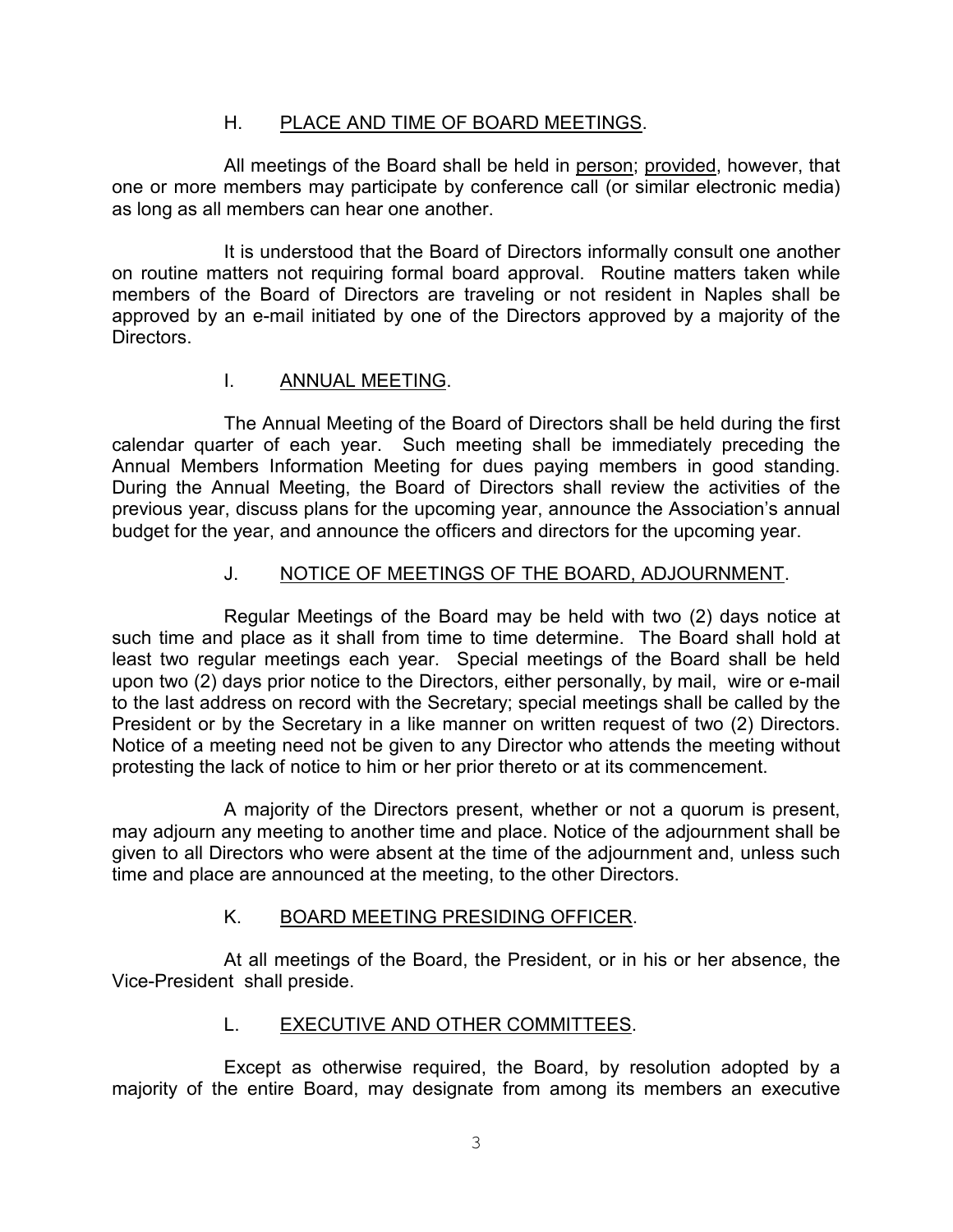committee and other committees, each consisting of one or more Directors. Each such committee shall serve at the pleasure of the Board. The standing committees of the Board of Directors shall include:

# 1. NOMINATING COMMITTEE.

The Nominating Committee for the annual election of the expiring terms of the Board of Directors and Officers shall consist of three (3) members and shall be chaired by the President. The Membership Committee shall have the right to appoint one non-Director member from the general membership and the remaining person shall be appointed by the Board of Directors. The Nominating Committee shall propose the candidates for each expiring director position (which may include the incumbent director unless such director has already served for six (6) consecutive years). The Nominating Committee shall undertake reasonable efforts to propose a slate of candidates from diverse geographic areas within the boundaries of the Association.

# 2. AUDIT COMMITTEE.

The Audit Committee shall consist of three (3) members and shall be chaired by the Treasurer. One (1) non-Director member shall be appointed by the President from the general membership and the remaining person shall be a Director appointed by the Board. The Audit Committee shall be responsible for administering the conflict of interest policy and for an annual internal review of accounts.

### 3. MEMBERSHIP COMMITTEE.

The Membership Committee shall normally consist of five (5) members and shall be chaired by the Vice-President or Secretary. At least two (2) non-Director members shall be appointed by the President from the general membership and the remaining members shall be Directors appointed by the Board.

# 4. ZONING COMMITTEE.

The Zoning Committee shall consist of the entire Board of Directors and at least three (3) non-Director members appointed by the President from the general membership. The Chair of the Zoning Committee shall be a member of the Board of Directors.

# N. PRESUMPTION OF ASSENT.

A Director who is present at a meeting of the Board of Directors at which action on any matter is taken shall be presumed to have assented to the action taken unless he or she votes against such action or abstains from voting because of an asserted conflict of interest.

# O. SALARY; CONFLICT OF INTEREST POLICY.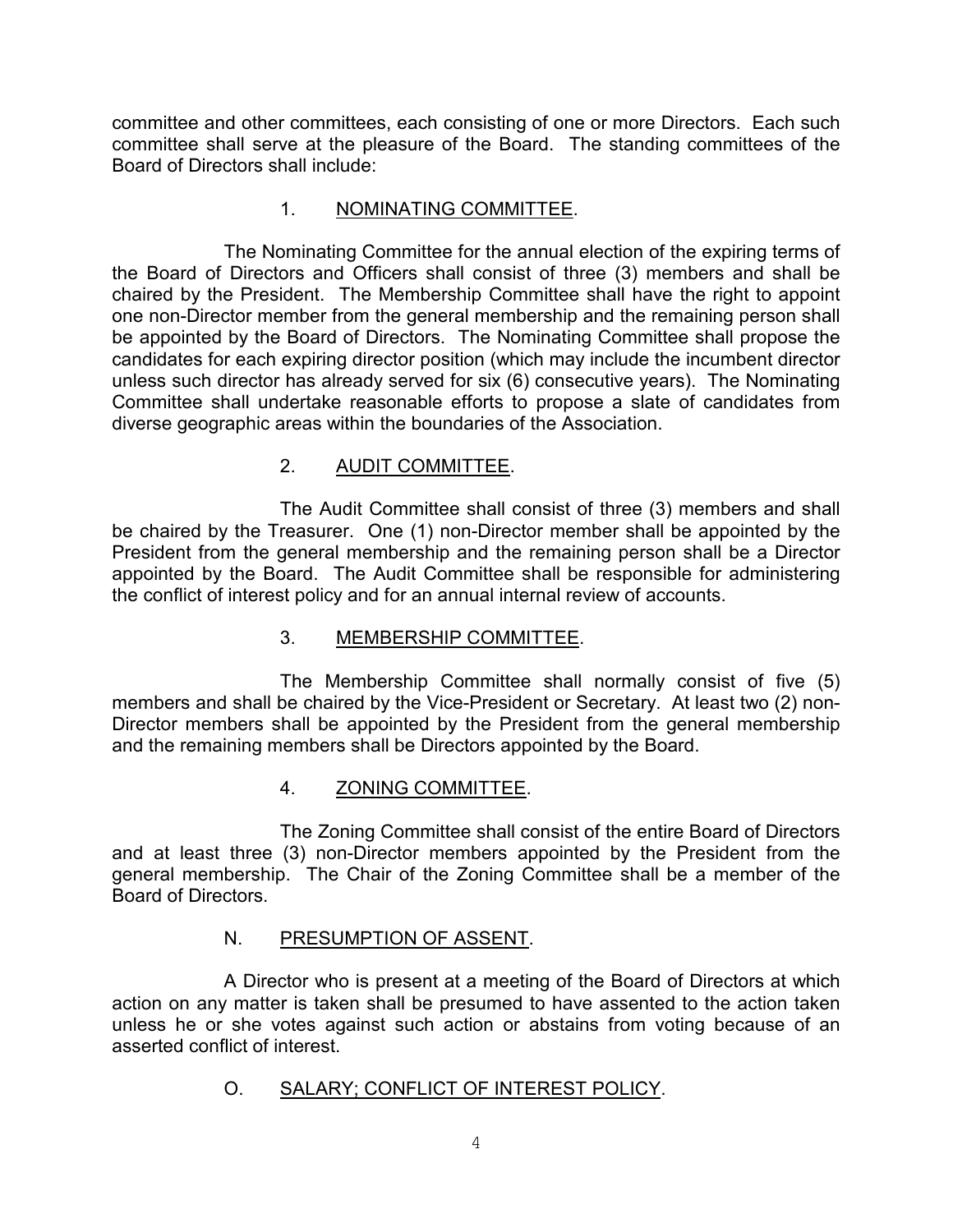Directors shall not be compensated financially, directly or indirectly, but shall be reimbursed for expenses previously approved in the annual budget by the Board of Directors for the routine business needs of the Association. Directors shall not accept any gratuities from any person or organization having an interest in any issue the Association has taken under active consideration or review.

## ARTICLE IV MEMBERS

# A. MEMBERSHIP.

The members of this Association shall consist of those individuals and organizations who are property owners within the boundaries of the Corporation (or area residents recommended by a property owner and approved by the consent of the Membership Committee), and who have expressed a current interest in furthering the purposes and goals of the Association. Payment of required dues within the current fiscal year shall be such an expression of interest.

## B. VOTING RIGHTS AND QUORUM.

Except as authorized by this Section B, members are not entitled to vote unless such right to vote is conferred by an amendment to the Articles of Incorporation or any future provisions of these Bylaws; provided, however, the members shall have the right at all times before, during, and after the Annual Meeting to make suggestions, to request the current financial of the Association, and to seek information on current, pending and previous issues considered by the Association; provided, further, the membership shall have the right to initiate a recall of one or more Directors by submitting a petition to the Board of Directors signed by twenty percent (20%) of the members and requesting the matter be put to a vote of the embers at a Special Meeting. Upon receipt of such petition, the President shall call a Special Meeting of the members within sixty (60) days. Two-thirds  $(3)$  of members present and voting at the Special Meeting for recall shall cause the director or directors to be immediately removed from the Board of Directors. In the event the entire board is recalled, the Membership shall endeavor to form a New Membership Committee to adopt new bylaws governing the Association and the election of officers and directors.

# C. ANNUAL MEETING.

The Association shall convene an Annual Member Information Meeting of the Members to advise Members of the activities of the Association during the preceding year. The place and time of the Annual Member Information Meeting shall be determined by the Board of Directors and shall immediately follow the Annual Meeting of the Board.

# D. SPECIAL MEETINGS.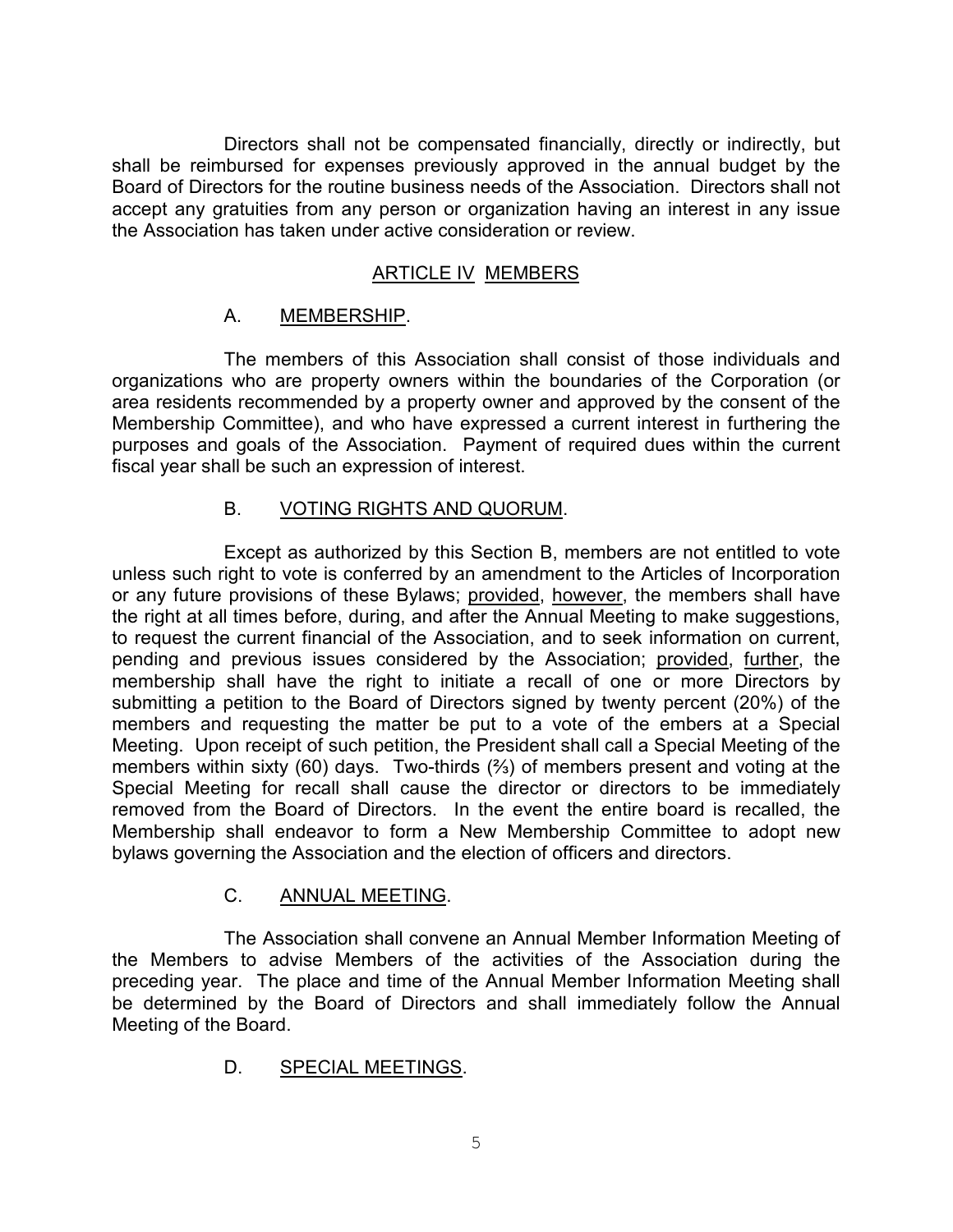Special Meetings of Members may be called by the President, or a majority of the Board of Directors. The purpose of each Special Meeting may, in the discretion of the person or persons convening such Special Meeting, be stated in the notice.

# E. NOTICE OF MEETING.

The Association may give reasonable notice of at least fifteen (15) days of the Annual Member Information Meeting or any special meeting of the Members, including, but not limited to, written or printed notice and oral notice.

## ARTICLE V OFFICERS

## A. OFFICERS, ELECTION AND TERM.

1. Unless otherwise provided for in the Articles of Incorporation, the Board may elect a President, one or more Vice-Presidents, a Secretary, a Treasurer and such other officers as it may determine who shall have duties and powers as hereinafter provided. Officers shall be voted upon by the Board of Directors at the Annual Meeting following the recommendations of the Nominating Committee at least thirty (30) days before the Annual Meeting. Such officers must be members of the Board of Directors and members in good standing.

2. All officers shall be elected to hold office for one-year until the annual meeting of the Board, and until their successors have been elected and qualified. Officers shall be limited to three (3) one-year terms in any one office.

### B. REMOVAL, RESIGNATION, SALARY, ETC.

1. Any officer elected by the Board may be removed by action of the Board with or without cause.

2. In the event of the death, resignation or removal of an officer, the Directors, by action of the Board, may elect a successor to fill the unexpired term.

3. Any two (2) or more offices may be held by the same person, except the offices of President and Secretary.

4. Officers shall not be compensated financially, directly or indirectly, but shall be reimbursed for expenses approved by the Board of Directors for routine business needs of the Association. Officers shall not accept any gratuities from any person or organization having an interest in any issue the Association has taken under active consideration or review.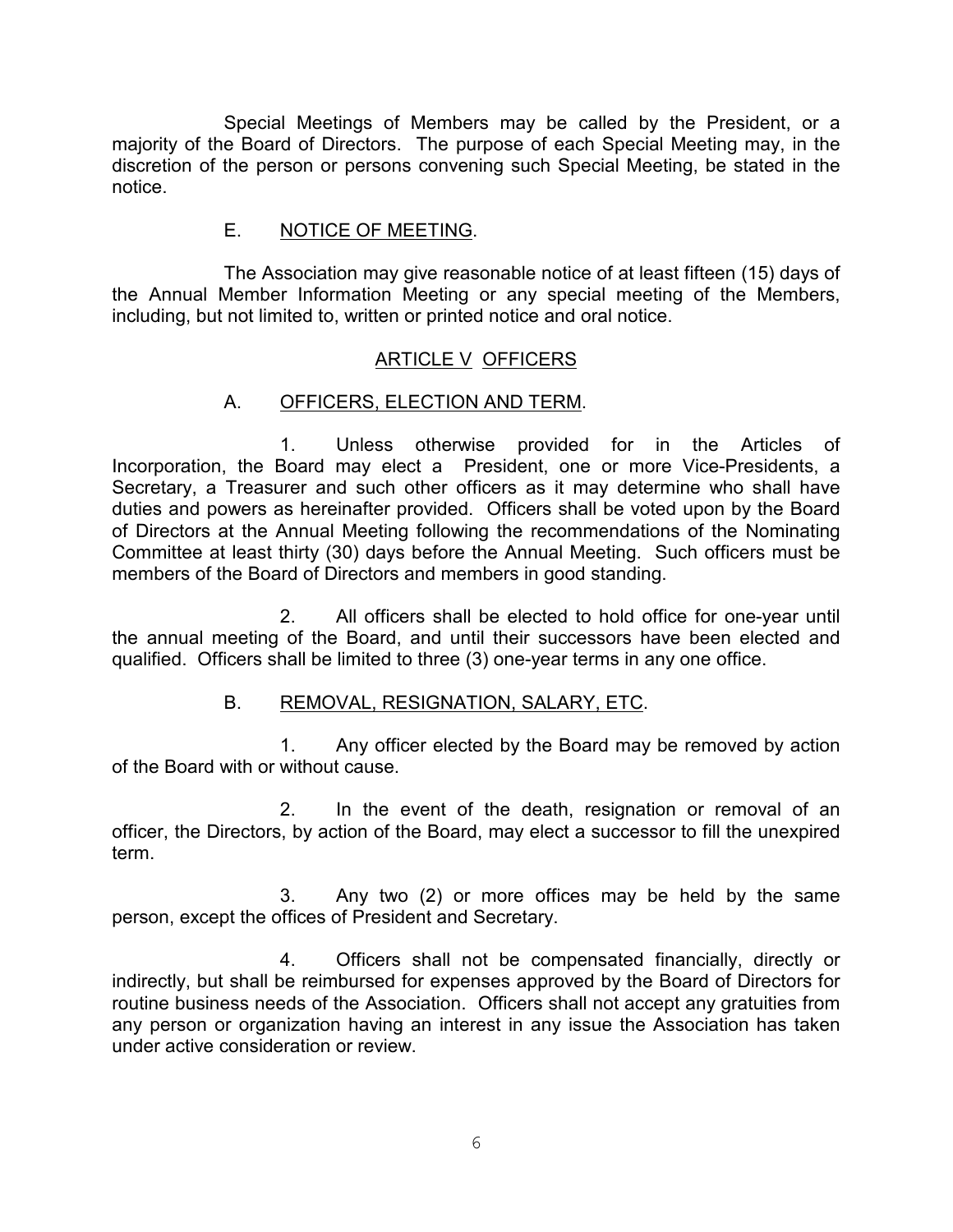C. PRESIDENT.

The President shall be the Chief Executive Officer of the Association; he or she shall preside at all meetings of the Board; he or she shall have responsibility for the general management of the affairs of the Association and shall see that all orders and resolutions of the Board are carried into effect.

# D. VICE-PRESIDENTS.

During the absence or disability of the President, the Vice-President, or (if there are more than one) the Executive Vice-President shall have all the powers and functions of the President. Each Vice President shall perform such other duties as the Board shall prescribe.

# E. TREASURER.

The Treasurer shall have the care and custody of all the funds and securities of the Association, and shall deposit said funds in the name of the Association in such bank or trust company as the Directors may elect; he or she shall, when duly authorized by the Board of Directors, sign and execute all contracts in the name of the Association; he or she shall normally sign all checks, drafts, notes, and orders for the payment of money, which shall be duly authorized by the Board of Directors; he or she shall at all reasonable times exhibit his or her books and accounts at the office of the Association during ordinary business hours. At the end of each corporate year, he or she shall have an audit or internal review of the accounts of the Association made by the Audit Committee, and shall present such findings in writing at the annual meeting of the Board, at which time he or she shall also present an annual report setting forth in full the financial conditions of the Association.

# G. SECRETARY.

The Secretary shall keep the minutes of the Board of Directors. He or she shall have the custody of the seal of the Association and shall affix and attest the same to documents when duly authorized by the Board of Directors. He or she shall attend to the giving and serving of all notices of the Association, and shall have charge of such books and papers as the Board of Directors may direct; he or she shall attend to such correspondence as may be assigned to him or her, and perform all the duties incidental to his or her office.

# I. SURETIES AND BONDS.

In case the Board shall so require, any officer or agent of the Association shall execute to the Association a bond on such sum and with such surety or sureties as the Board may direct, conditioned upon the faithful performance of his or her duties to the Association and including responsibility for negligence and for the accounting for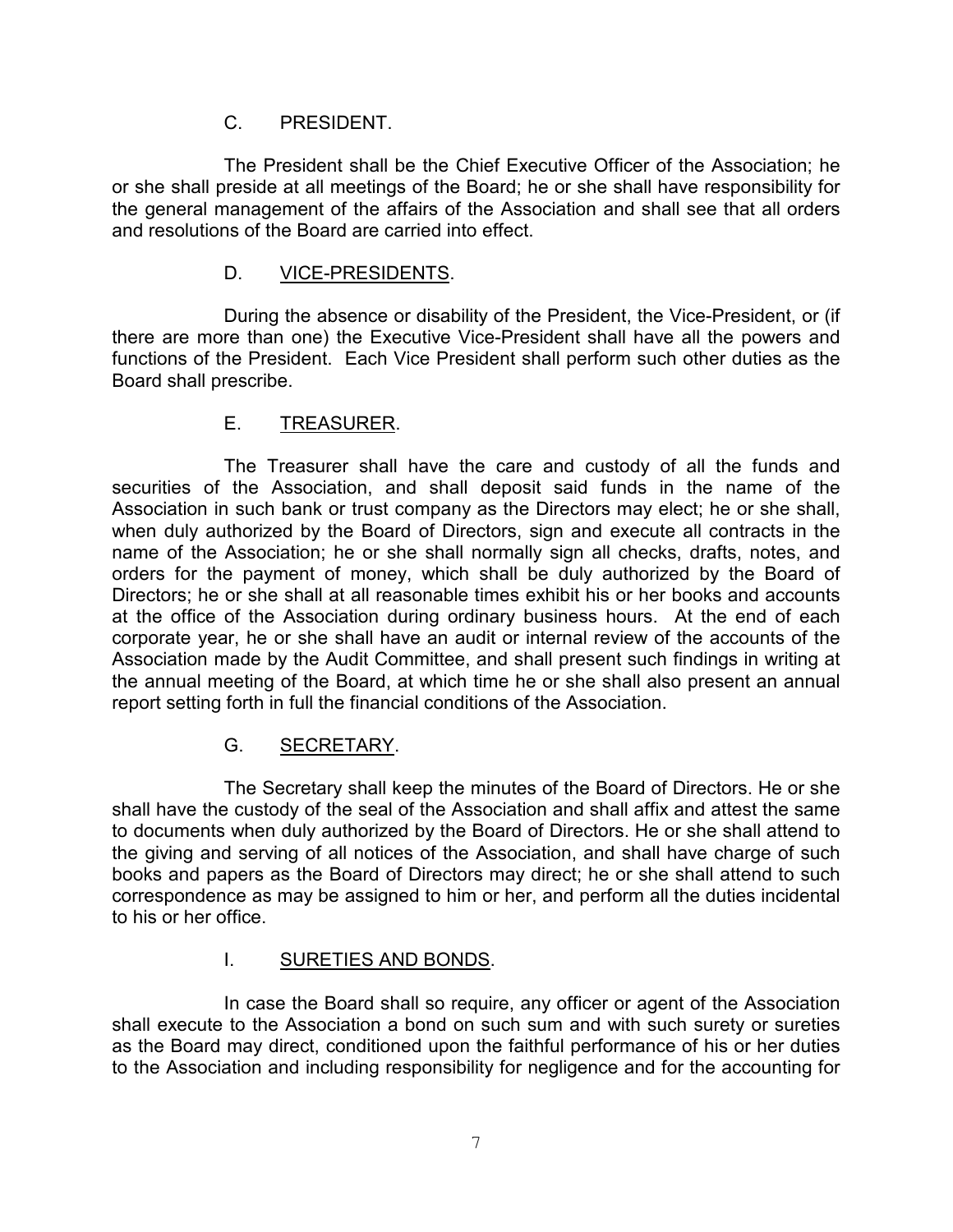all property, funds or securities of the Association which may come into his or her hands.

## ARTICLE VI CORPORATE SEAL

The seal of the Association shall be circular in form and bear the name of the Association the year of its organization and the words "CORPORATE SEAL, FLORIDA." The seal may be used by causing it to be impressed directly on the instrument or writing to be sealed, or upon adhesive substance affixed thereto. The seal on the certificates for the payment of money may be facsimile, engraved or printed.

#### ARTICLE VII EXECUTION OF INSTRUMENTS

All corporate instruments and documents shall be signed or countersigned, executed, verified or acknowledged by such officer or officers or other person or persons as the Board may from time to time designate.

All checks, drafts or other orders for the payment of money, notes or other evidences of indebtedness issued in the name or the Association shall be signed by such officer or officers, agent or agents of the Association, and in such manner as shall be determined from time to time by resolution of the Board.

## ARTICLE VIII FISCAL YEAR

The fiscal year shall begin the first day of January in each year.

### ARTICLE IX NOTICE AND WAIVER OF NOTICE

Whenever any notice is required by these Bylaws to be given, personal notice is not meant unless expressly so stated, and any notice so required shall be deemed to be sufficient if given by depositing the same in a post office box in a sealed post-paid wrapper, addressed to the person entitled thereto at his or her last known post office address, and such notice shall be deemed to have been given the day of such mailing.

Whenever any notice whatever is required to be given under the provisions of any law, or under the provisions of the Articles of Incorporation of the Association or these Bylaws, a waiver thereof in writing, signed by the person or persons entitled to said notice, whether before or after the time stated therein shall be deemed equivalent thereto.

### ARTICLE X CONSTRUCTION

Whenever a conflict arises between the language of these Bylaws and the Articles of Incorporation, the Articles of Incorporation shall govern.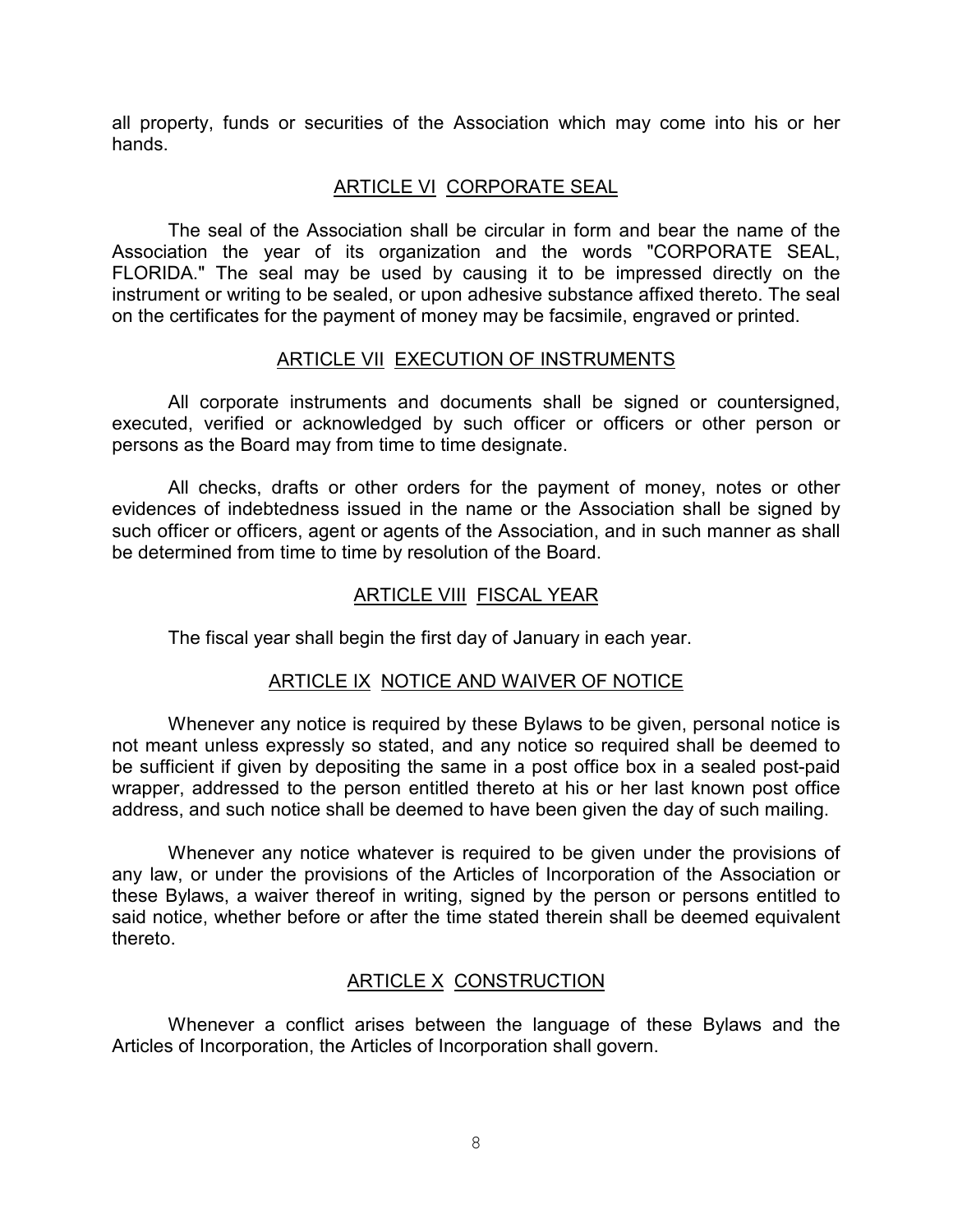### ARTICLE XI AMENDMENTS

## A. ARTICLES OF INCORPORATION.

The Articles of Incorporation of the Association may be amended by two-thirds  $(\frac{2}{3})$  of the Directors then in office.

### B. BYLAWS.

These Bylaws may be amended or repealed by two thirds (2/3) of the Directors then in office.

### ARTICLE XI NOT-FOR-PROFIT OPERATION

The Association will not have or issue shares of stock. No dividends will be paid. No part of the income or assets of the Association will be distributed to its members, Directors or officers without full consideration. No member of the Association has any vested right, interest or privilege in or to the assets, property, functions or activities of the Association. The Association may contract in due course with its members, Directors and officers without violating this provision.